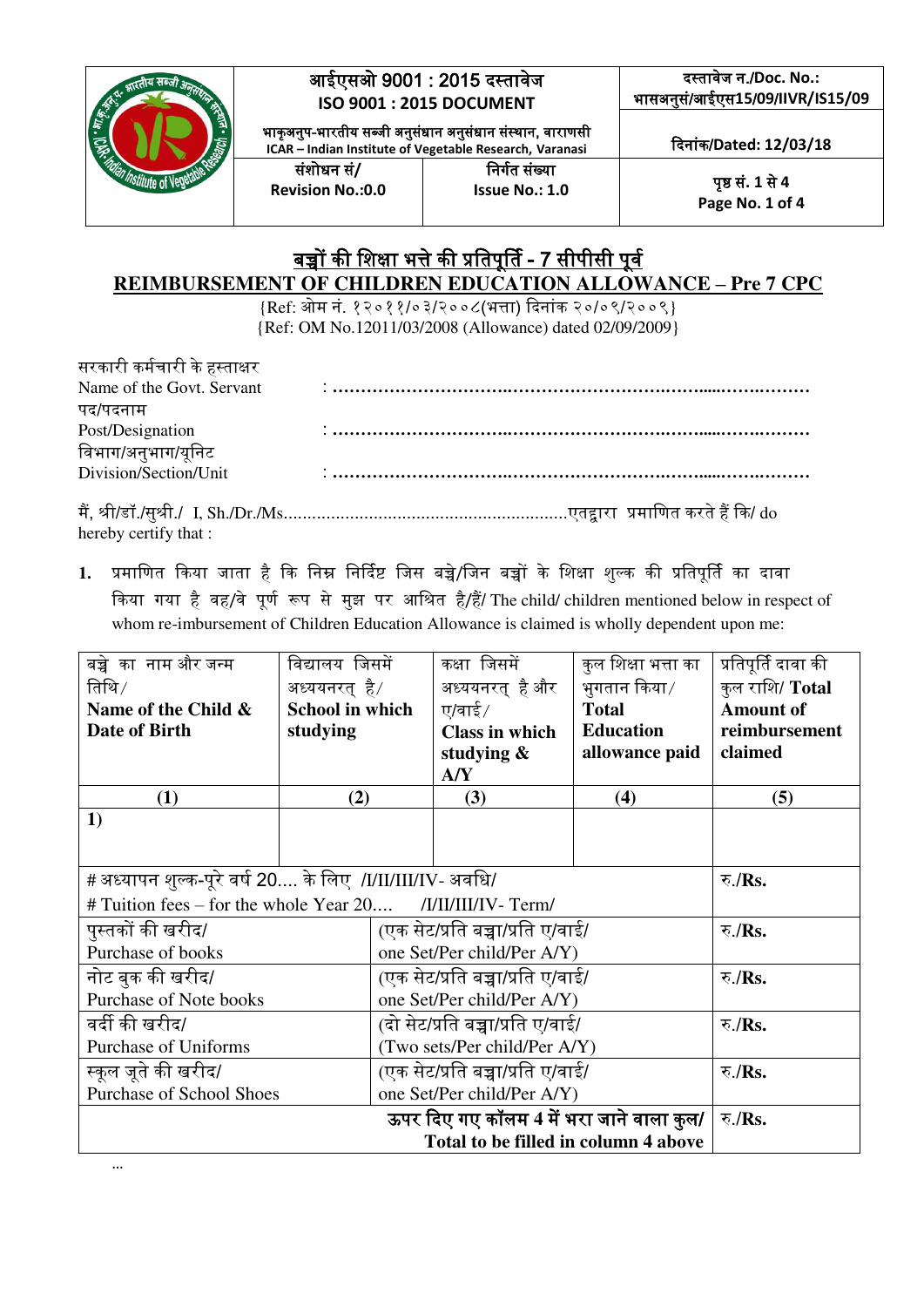|                       | आईएसओ 9001 : 2015 दस्तावेज<br><b>ISO 9001: 2015 DOCUMENT</b>                                                              |                | दस्तावेज न./Doc. No.:<br>भासअनुसं/आईएस15/09/IIVR/IS15/09 |
|-----------------------|---------------------------------------------------------------------------------------------------------------------------|----------------|----------------------------------------------------------|
| <b>26-25 IDE</b><br>ร | भाकृअनुप-भारतीय सब्जी अनुसंधान अनुसंधान संस्थान,<br>वाराणसो<br>ICAR - Indian Institute of Vegetable Research,<br>Varanasi |                |                                                          |
|                       |                                                                                                                           |                | दिनांक/Dated: 12/03/18                                   |
|                       | संशोधन सं/                                                                                                                | निर्गत संख्या  | पृष्ठ सं. 2 से 4                                         |
|                       | <b>Revision No.: 0.0</b>                                                                                                  | Issue No.: 1.0 | Page No. 2 of 4                                          |

| 2)                                                          |                                          |                     |
|-------------------------------------------------------------|------------------------------------------|---------------------|
| #अध्यापन शुल्क-पूरे वर्ष 20 के लिए /I/II/III/IV- अवधि/      | रु / $\mathbf{Rs.}$                      |                     |
| # Tuition fees – for the whole Year 20 /I/II/III/IV - Term/ |                                          |                     |
| पुस्तकों की खरीद/                                           | (एक सेट/प्रति बच्चा/प्रति ए/वाई/         | रु $/Rs$ .          |
| Purchase of books                                           | one Set/Per child/Per A/Y)               |                     |
| नोट बुक की खरीद/                                            | (एक सेट/प्रति बच्चा/प्रति ए/वाई/         | रु / $\mathbf{Rs.}$ |
| Purchase of Note books                                      | one Set/Per child/Per A/Y)               |                     |
| वर्दी की खरीद/                                              | (दो सेट/प्रति बच्चा/प्रति ए/वाई/         | रु $/Rs$ .          |
| Purchase of Uniforms                                        | (Two sets/Per child/Per A/Y)             |                     |
|                                                             | ऊपर दिए गए कॉलम 4 में भरा जाने वाला कुल/ | रु./ $Rs.$          |
|                                                             | Total to be filled in column 4 above     |                     |

2. बच्चे/बच्चों के लिए निर्दिष्ट शिक्षा शुल्क का खर्च वास्तविक रूप से मैंने अदा किया है (रसीद संलर्न)/

The Education Allowance indicated against the child /Children has actually been paid by me (Receipts enclosed).

(नोट: स्कूल फीस कार्ड की प्रति और बैंक चालान/भुगतान प्राप्तियां/खरीद की मूल प्रतियाँ संलग्न है)I/

(Note: Copy of School fee card & Bank Challans /Paid up Receipts/Purchase receipts in original are to be enclosed).

- **3.** प्रमानणत दकया जाता है दक/ Certified that :
	- क/a. मेरा/मेरी पनत/पत्नी सरकारी कमगचारी हैं/नहीं हैं। My spouse is/is not a Central Government servant.
	- ख/b. मेरा/मेरी पति/पत्नी सरकारी कर्मचारी तो हैं किन्तु वह हमारे बच्चे/बच्चों के शिक्षा शुल्क की प्रतिपूर्ति का दावा नहीं करेंर्ें/करेंर्ीं।

My spouse is a Central Government and that she/he has not claimed /will not claim children's educational allowance in respect of our child/children.

**4.** प्रमानणत दकया जाता है दक इस दावे की अवनध के दौरान बच्चा/बच्चे नवद्यालय में ननयनमत उपनस्थत रहा/रहे तथा बिना उचित छुट्टी के एक माह से अधिक विद्यालय में अनुपस्थित नहीं रहा/रहे ।/ Certified that during the period covered by the claim the child attended the school regularly and did not absent himself/herself from the school without proper leave for a period exceeding one month.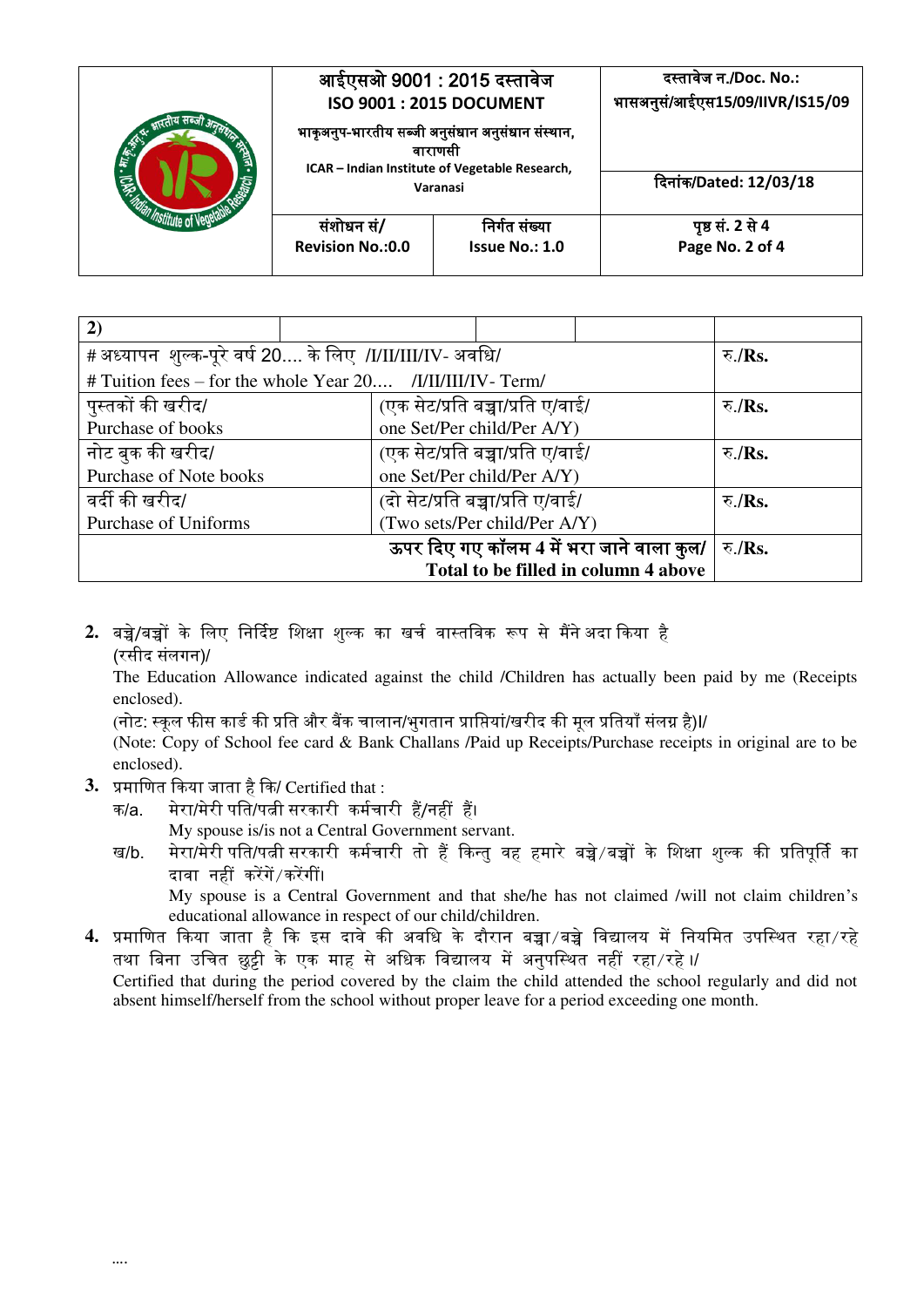

- **5.** प्रमानणत दकया र्या दक मेरे द्वारा दकया र्या दावा, के वल दो बडे(ज्येष्ठ) बच्चों के नलए है और मैंने बच्चों के अनुरोध में मानक/कक्षा के नलए पहले कभी दावा नहीं दकया है नजसके नलए मैं अभी दावा कर रहा/रही हं।/ Certified that the claim made by me, is for two eldest surviving children only and I have never claimed earlier for the standard /class in request of the children for which I am claiming now.
- **6.** प्रमानणत दकया र्या दक नजन बच्चों के नलए प्रनतपूर्तग का दावा दकया र्या है, उनकी आयु 20 वर्ग (शारीररक/माननसक रूप से अक्षम बच्चे के मामले में 22 वर्ग) से कम है।/ Certified that the children for whom re-imbursement has been claimed are less than 20 years of age

(22 years in case of physically/ mentally disabled child).

7. उपरोक्त विवरण में किसी भी प्रकार के बदलाव की स्थिति में यदि मेरी पात्रता शिक्षा शुल्क की प्रतिपूर्ति को प्रभावित करती है तो उस स्थिति में मैं घोषणा करता हूं/करती हूं कि यदि मेरी ओर किसी प्रकार का अतिरिक्त भुगतान बनता है तो उस स्थिति में मैं पहल करते हुए उसे तत्काल लौटा दूंगा/दूंगी।/ In the event of any change in the particulars given above which affect my eligibility for children's

educational allowance, I undertake to intimate the same promptly and also to refund excess payments, if any, made.

8. प्रमाणित है कि ऊपर दी गई जानकारी सत्य और सही है। किसी भी गलत/मनगढ़ंत जानकारी के मामले में, मैं पूर्णरूप से और पूरी तरह से उसी के लिए जिम्मेदार रहूँगा और सीसीएस (सीसीए) नियम, 1965 के तहत आवश्यक कार्रवाई के लिए उत्तरदायी रहुंगा।/

Certified that the information furnished above are true & correct. In case of any false/ fabricated information, I shall be wholly and solely responsible for the same and shall be liable for necessary action under CCS (CCA) Rules, 1965.

नोट: #ट्यूशन शुल्क का अर्थ है ट्यूशन शुल्क, प्रवेश शुल्क, प्रयोगशाला शुल्क, कृषि, इलेक्ट्रॉनिक्स, संगीत या किसी अन्य विषय के लिए विशेष शुल्क, कार्य अनुभव के कार्यक्रम के तहत व्यावहारिक कार्य के लिए शुल्क, किसी भी सहायता के उपयोग के लिए भुगतान शुल्क या बच्चे द्वारा उपकरण, पुस्तकालय शुल्क, खेल / खेल शुल्क और अतिरिक्त गतिविधियों के लिए शुल्क।/

Note: # Tuition Fee Means Tuition fee, Admission fee, lab fee, special fee charged for agriculture, electronics, music or any other subject, fee charged for practical work under the programme of work experience, fee paid for the use of any aid or appliance by the child, library fee, games/sports fee and fee for extracurricular activities